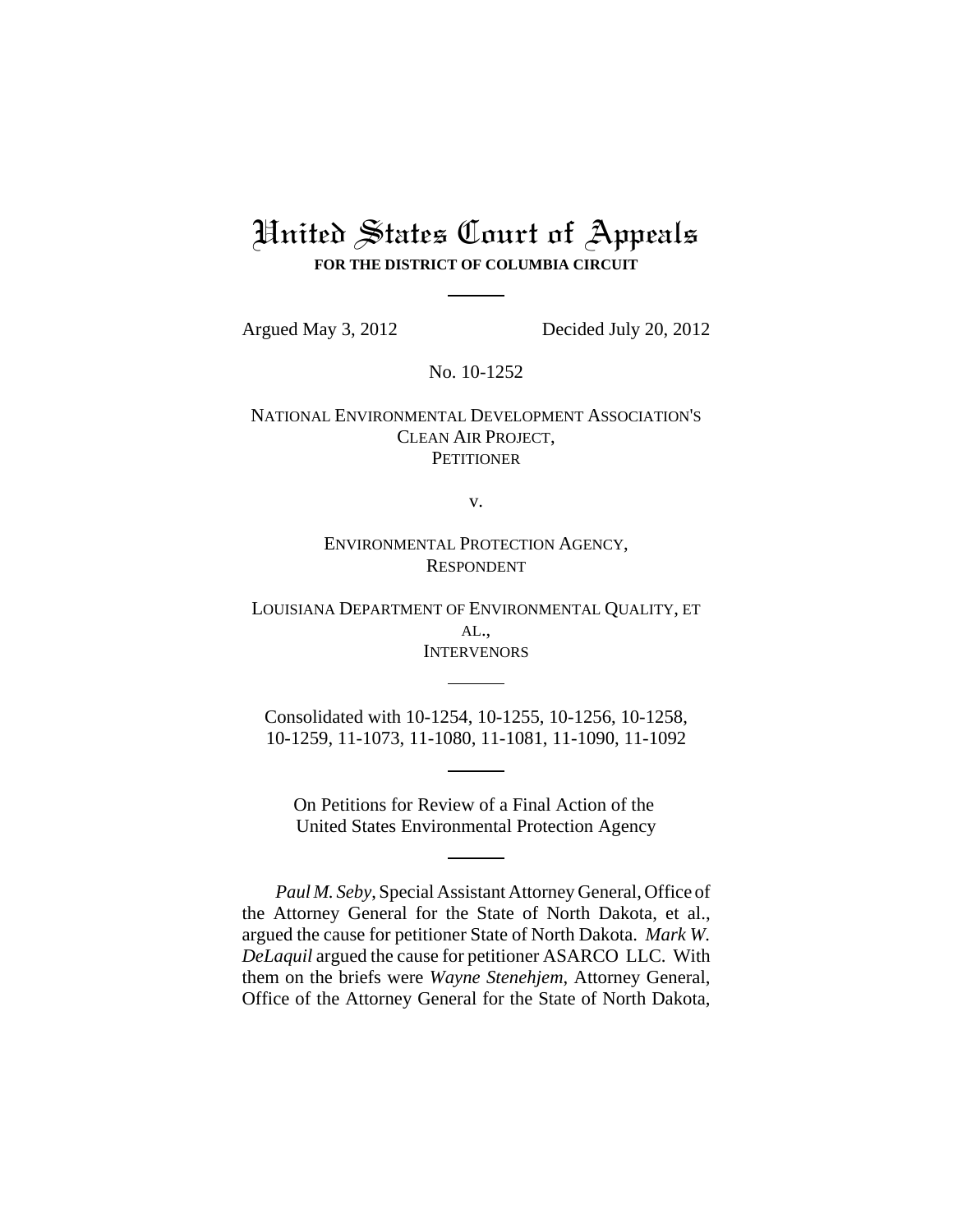*Margaret I. Olson*, Assistant Attorney General, *Andrea Bear Field*, *Lucinda Minton Langworthy*, *Robert N. Steinwurtzel*, *Leslie Sue Ritts*, *Benjamin Joseph Alke*, *Robert K. Baldwin*, *Marty J. Jackley*, Attorney General, Office of the Attorney General for the State of South Dakota, *Roxanne Giedd*, Deputy Attorney General, *Catherine Cortez Masto*, Attorney General, Office of the Attorney General for the State Nevada, *Jasmine K. Mehta*, Deputy Attorney General, *James D. "Buddy" Caldwell*, Attorney General, Office of the Attorney General for the State of Louisiana, *Megan K. Terrell*, Assistant Attorney General, *Herman Robinson*, *Donald J. Trahan*, *Deidra L. Johnson*, *Gregory W. Abbott*, Attorney General, Office of the Attorney General for the State of Texas, and *Nancy E. Olinger*, Assistant Attorney General. *Nhu Q. Nguyen*, Senior Deputy Attorney General, Office of the Attorney General for the State of Nevada, entered an appearance.

*Madison B.C. Miller* was on the brief for *amicus curiae* Oklahoma Department of Environmental Quality in support of state petitioners, non-state petitioners and supporting intervenors.

*Norman L. Rave Jr.* , Attorney, U.S. Department of Justice, argued the cause for respondent. With him on the brief were *Steven Silverman*, Attorney, United States Environmental Protection Agency, and *Michael Thrift*, Attorney.

*Seth L. Johnson* and *David S. Baron* were on the brief for respondent-intervenors American Lung Association, et al.

Before: SENTELLE, *Chief Judge*, KAVANAUGH, *Circuit Judge*, and GINSBURG, *Senior Circuit Judge*.

Opinion for the Court filed by *Chief Judge* SENTELLE.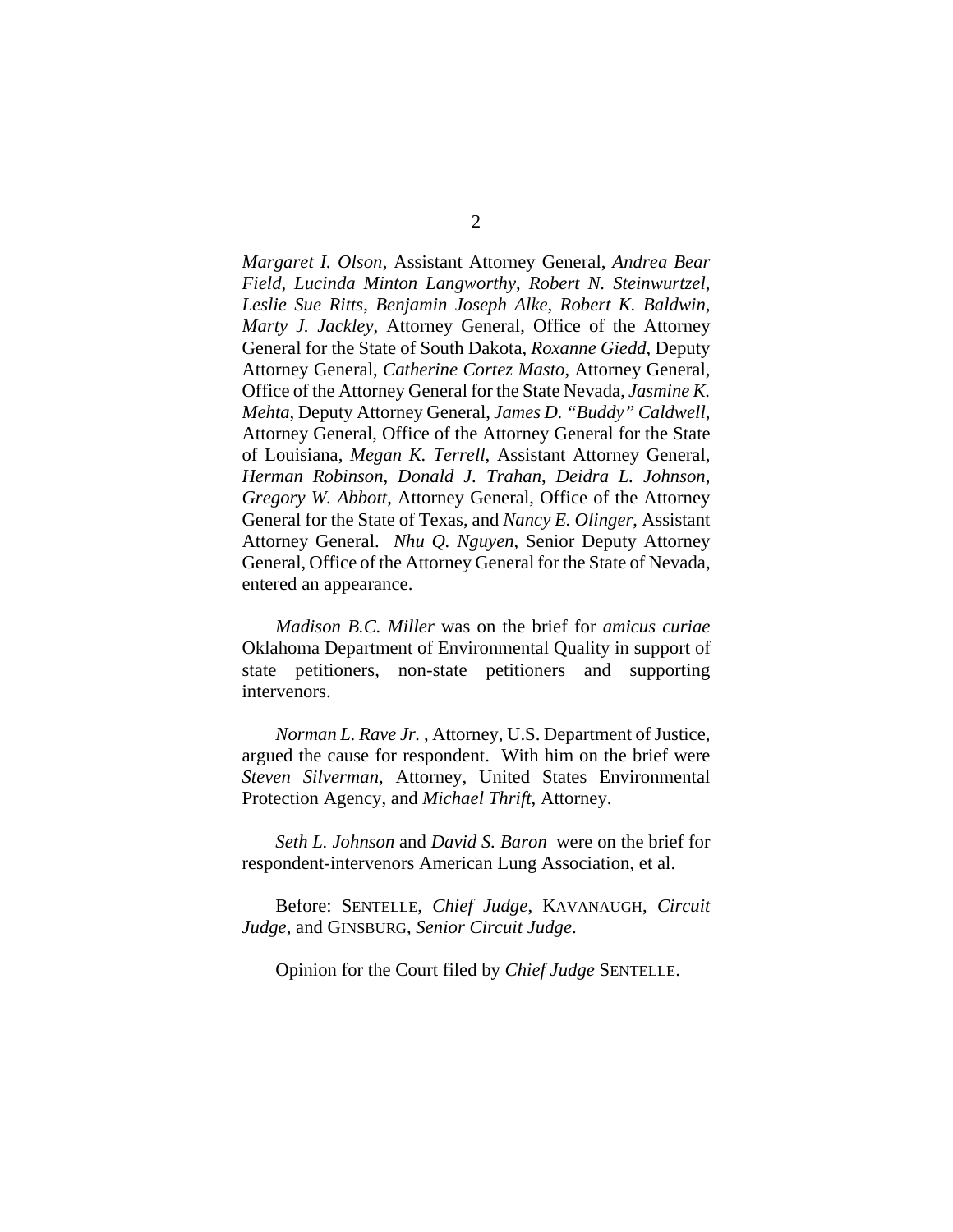SENTELLE, *Chief Judge*: Several states and state regulatory agencies, together with corporations and industrial associations, petition for review of the Environmental Protection Agency's rule entitled "Primary National Ambient Air Quality Standard for Sulfur Dioxide," and of the subsequent denial of petitions for reconsideration of the standard. Petitioners contend, first, that EPA failed to follow notice-and-comment rulemaking procedures, and second, that the agency arbitrarily set the maximum sulfur dioxide  $(SO<sub>2</sub>)$  concentration at a level lower than statutorily authorized. For the reasons discussed more fully below, we conclude that the challenge to the rulemaking procedure is not within our jurisdiction and must be dismissed. We further conclude that EPA did not act arbitrarily in setting the level of SO<sub>2</sub> emissions and therefore deny that portion of the petitions for review.

#### **I. Background**

#### **A. The Clean Air Act**

The Clean Air Act (CAA) in §§ 108 and 109 requires EPA to establish, review, and revise air quality criteria and standards, allowing an "adequate margin of safety." 42 U.S.C. §§ 7408, 7409. The 1970 amendments to the Act required the Administrator to publish a list of air pollutants it intended to regulate under the Act, including all those pollutants the Administrator found reasonably could be anticipated to endanger public health. 42 U.S.C. § 7408(a)(1). For each listed pollutant, the Administrator had to issue air quality criteria that "accurately reflect[ed] the latest scientific knowledge useful in indicating the kind and extent of all identifiable effects on public health or welfare which may be expected from the presence of such pollutant in the ambient air, in varying quantities," including the effects of a pollutant when it combines with other factors such as atmospheric conditions or other pollutants. 42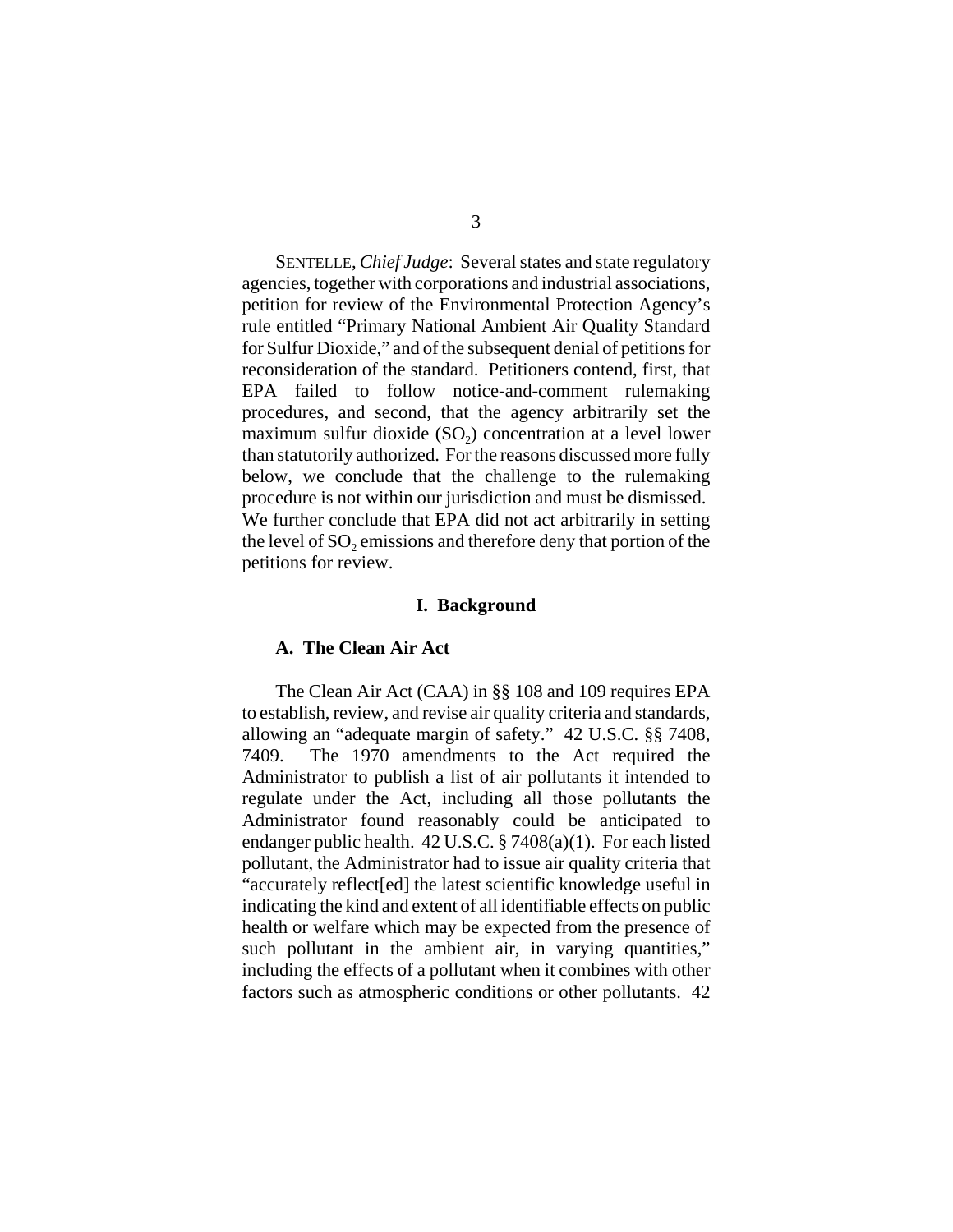U.S.C. § 7408(a)(2).

The CAA required the Administrator to promulgate a primary and secondary National Ambient Air Quality Standard (NAAQS) for each listed pollutant by 1971 and to review and revise those standards as appropriate every five years. 42 U.S.C.  $§ 7409(a), (d)(1).$  The Act requires that the primary standards "be ambient air quality standards the attainment and maintenance of which in the judgment of the Administrator, based on such criteria and allowing an adequate margin of safety, are requisite to protect the public health." 42 U.S.C.  $§ 7409(b)(1).$ 

The Act vests each State with "the primary responsibility for assuring air quality within the entire geographic area comprising such State . . . ." 42 U.S.C.  $\S$  7407(a). After EPA promulgates a new final standard, the Act gives States a chance to recommend whether areas within their boundaries should be designated as "nonattainment," "attainment," or "unclassifiable," and the Agency makes the final designation. 42 U.S.C. § 7407(d). States then must submit State Implementation Plans (SIPs), which, after receiving EPA approval, impose federally enforceable controls on air pollution sources so States can attain and maintain the NAAQS. 42 U.S.C. §§ 7410, 7502, 7514-7514a.

## **B. Regulatory Background: Sulfur Dioxide NAAQS**

Sulfur dioxide, a "highly reactive colorless gas," derives mostly from fossil fuel combustion. It smells like rotting eggs and, at elevated concentrations in the air, can cause acid rain. Its presence in the ambient air can cause adverse health effects, particularly in asthmatics. *See Am. Lung Ass'n v. EPA*, 134 F.3d 388, 389 (D.C. Cir. 1998).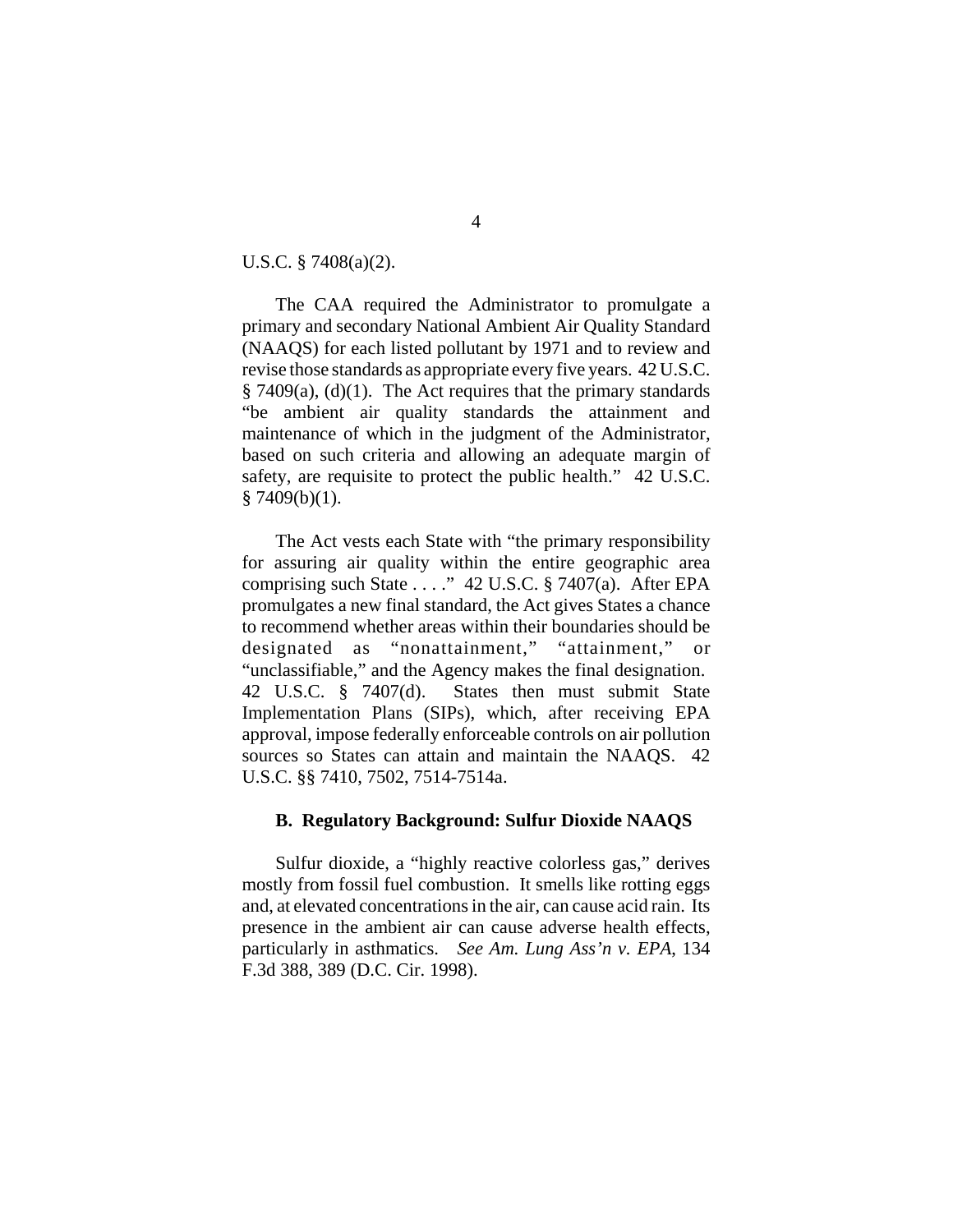On April 30, 1971, EPA promulgated the first primary NAAQS for  $SO<sub>2</sub>$  concentrations in the ambient air. 36 Fed. Reg. 8186 (Apr. 30, 1971). The standard set a 24-hour concentration limit of 140 parts per billion (ppb)  $SO<sub>2</sub>$ , and an annual average limit of 30 ppb. *Id*. at 8187. Over the next three decades, EPA reviewed the standard, but did not revise it. *See* 74 Fed. Reg. 64810, 64813 (Dec. 8, 2009) (providing history of the  $SO_2$ NAAQS).

In 1988, EPA declined to revise the NAAQS, but requested comment on a proposal to add a new 1-hour primary standard of 400 ppb to protect against five- to ten-minute bursts of  $SO<sub>2</sub>$ concentrations. 53 Fed. Reg. 14926 (Apr. 26, 1988). In response to those comments and other developments, in 1994, EPA offered several more options for comment, including the addition of a five-minute standard of 600 ppb. 59 Fed. Reg. 58958 (Nov. 15, 1994). After concluding its review of these proposals and comments in 1996, EPA announced it would not revise the NAAQS. In its review, it found that under the current standards at that time, thousands of asthmatics could be exposed to enough short-term bursts of SO<sub>2</sub> that their lung function could be impaired. 61 Fed. Reg. 25566, 25572 (May 22, 1996). EPA concluded, however, that such effects "do not pose a broad public health problem when viewed from a national perspective" and did not warrant revisions to the SO<sub>2</sub> NAAQS. *Id.* at 25572, 25575.

The American Lung Association and the Environmental Defense Fund challenged before this Court the Administrator's decision not to implement a five-minute standard. We found that EPA had failed to explain adequately how it reached its decision not to revise the NAAQS, given that the Administrator had found that short-term exposures to bursts of  $SO_2$  could significantly affect the lung function of thousands of asthmatics. *Am. Lung Ass'n*, 134 F.3d at 392-93 (D.C. Cir. 1998).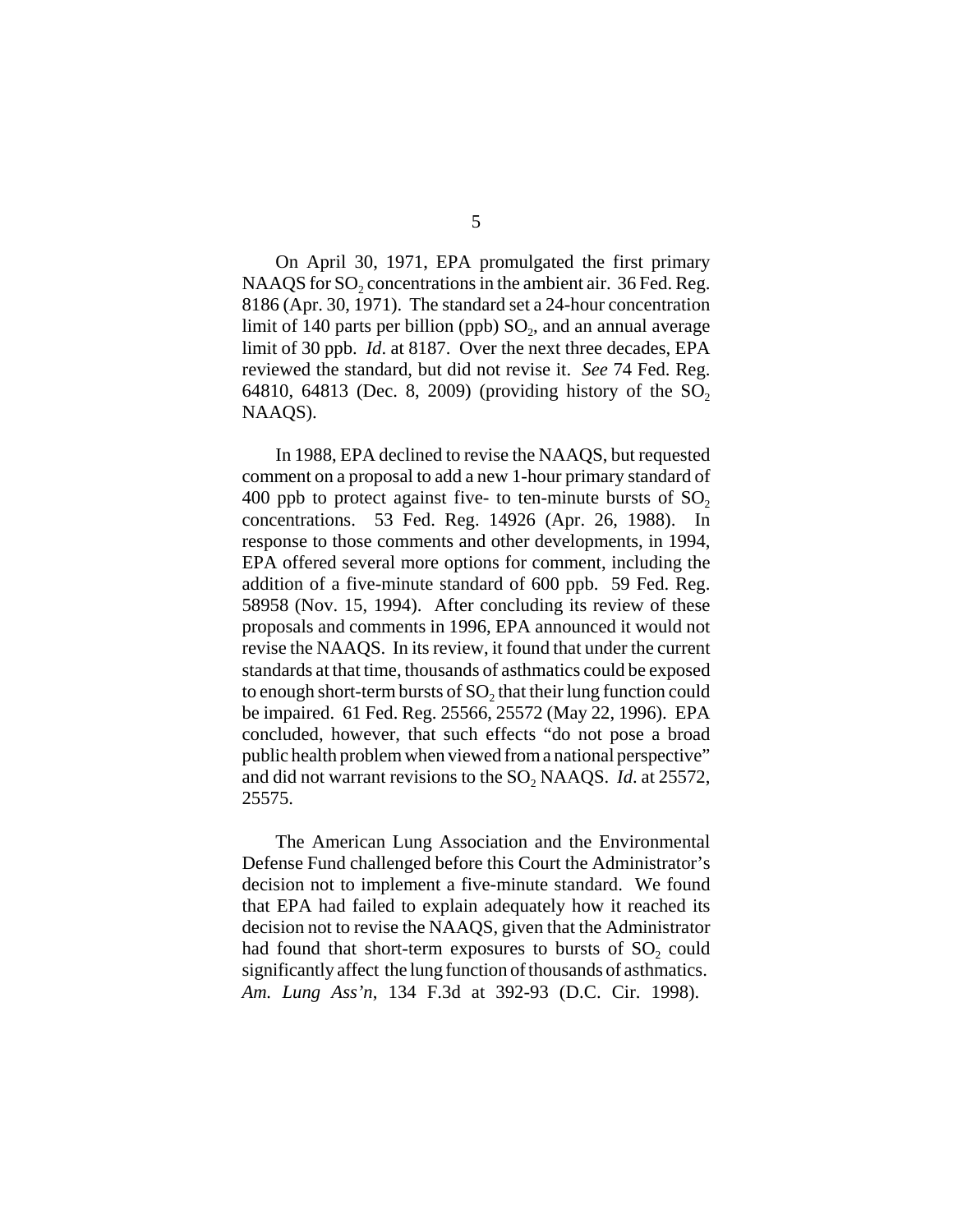Accordingly, we remanded the decision to EPA.

In response, EPA initiated the review of the  $SO<sub>2</sub>$  NAAQS that eventually led to this proceeding. *See* 71 Fed. Reg. 28023 (May 15, 2006). Based on that review, EPA proposed a rule to revise the primary SO<sub>2</sub> standard. EPA proposed, *inter alia*, to revoke the current 24-hour and annual standards and to establish a standard to target short-term bursts of  $SO<sub>2</sub>$ exposure—specifically, a 99th percentile 1-hour daily maximum standard level set somewhere between 100 ppb and 50 ppb. 74 Fed. Reg. 64810, 64845-86 (Dec. 8, 2009). EPA also proposed to amend ambient air monitoring, reporting, and network design requirements. The proposal focused on increasing and updating the monitoring network to support the proposed 1-hour standard. 74 Fed. Reg. at 64846-47.

#### **C. The Final Rule**

After receiving comments on its rule proposal, EPA issued a final rule addressing the primary SO<sub>2</sub> standard. 75 Fed. Reg. 35520 (June 22, 2010). Petitioners challenge two parts of the final rulemaking, which we describe here—the level at which EPA set the standard and a portion of its statements regarding the implementation plan for the standard.

1. *Level*

EPA mandated that States must meet a new 1-hour  $SO_2$ standard using a 99th percentile form, set at 75 ppb maximum  $SO<sub>2</sub>$  concentration. 75 Fed. Reg. at 35548. The goal of the new standard is to prevent asthmatics from being exposed to shortterm, five- to ten-minute bursts of  $SO_2$ , which EPA found could cause lung function decrements in asthmatics. *Id.*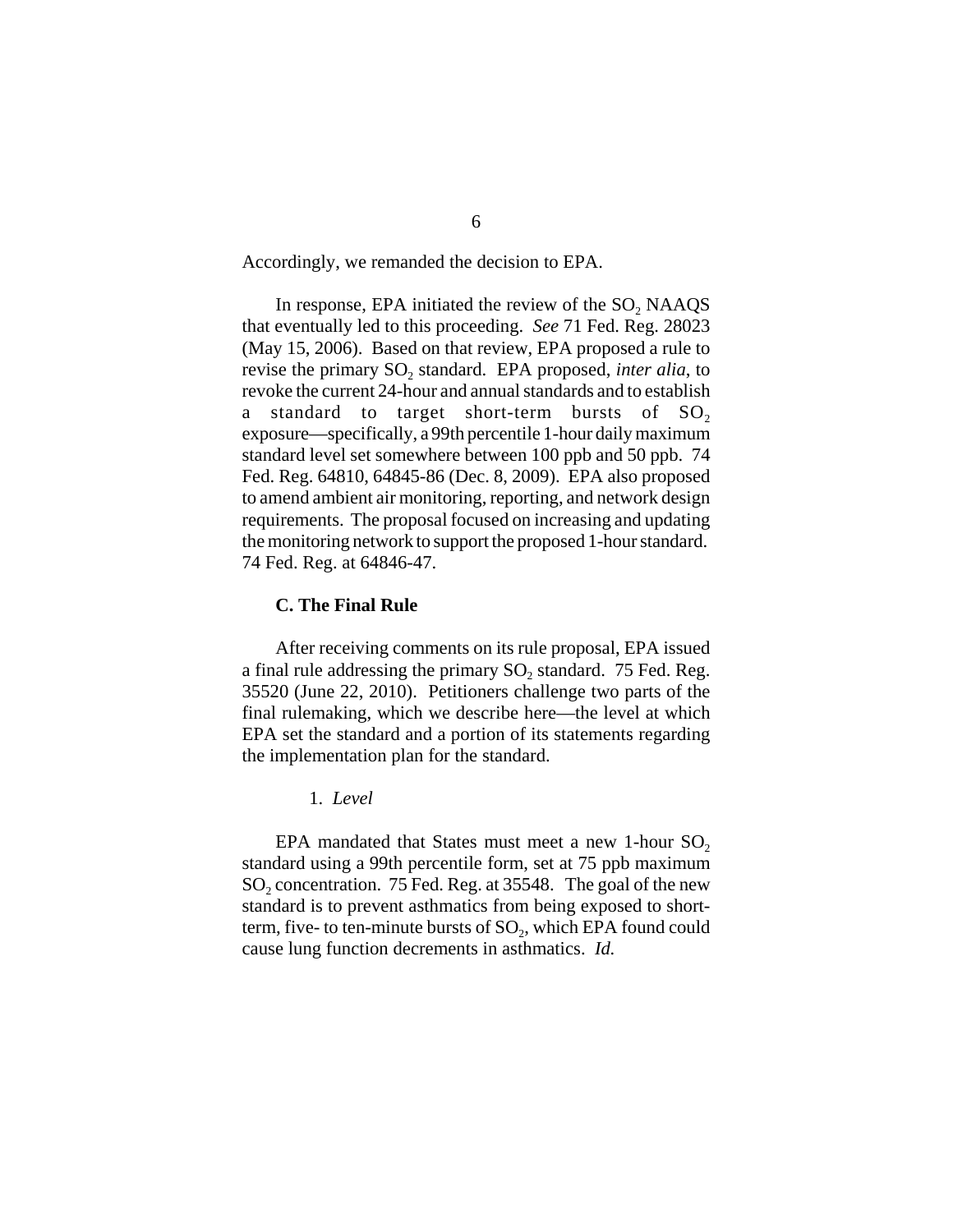EPA explained that it conducted substantial amounts of new research to determine the appropriate level for the 1-hour  $SO<sub>2</sub>$ NAAQS. 75 Fed. Reg. at 35524. In 2008, EPA staff prepared an Integrated Science Assessment (ISA), which summarized the latest scientific knowledge regarding effects of exposure to  $SO<sub>2</sub>$ . In 2009, EPA staff prepared a Risk and Exposure Assessment (REA) to quantify the public health effects of exposure to  $SO_2$ in the ambient air. *See* 75 Fed. Reg. at 35523-24 (discussing development of ISA and REA). The ISA and REA focused on two types of studies—controlled human exposure clinical studies and epidemiologic studies. *See* 75 Fed. Reg. at 35525. The controlled human exposure studies examined the effects of varying levels of  $SO_2$  on unmedicated asthmatics performing exercises. The studies did not test subjects with severe asthma because of ethical concerns. 75 Fed. Reg. at 35533. The epidemiologic studies considered whether a statistical association exists between levels of  $SO<sub>2</sub>$  in the ambient air and the occurrence of events such as hospital admissions and emergency room visits for respiratory ailments. The ISA and REA also reviewed animal studies. 75 Fed. Reg. at 35525.

The epidemiologic studies showed that in geographic areas meeting the previous 24-hour and annual concentration limits, there were positive associations between ambient air concentrations of  $SO<sub>2</sub>$  and respiratory symptoms in children, emergency department visits, and hospitalizations for respiratory conditions. *Id*.

Clinical studies showed that mild and moderate asthmatics exposed to  $SO<sub>2</sub>$  concentrations as low as 200 to 300 ppb for five to ten minutes experienced moderate or greater decrements in lung function. *See* 75 Fed. Reg. at 35525. As SO<sub>2</sub> exposure increased, both the severity of the decrements and the number of asthmatics affected increased. *Id*. At 400 ppb and greater, the effects often were statistically significant at the group mean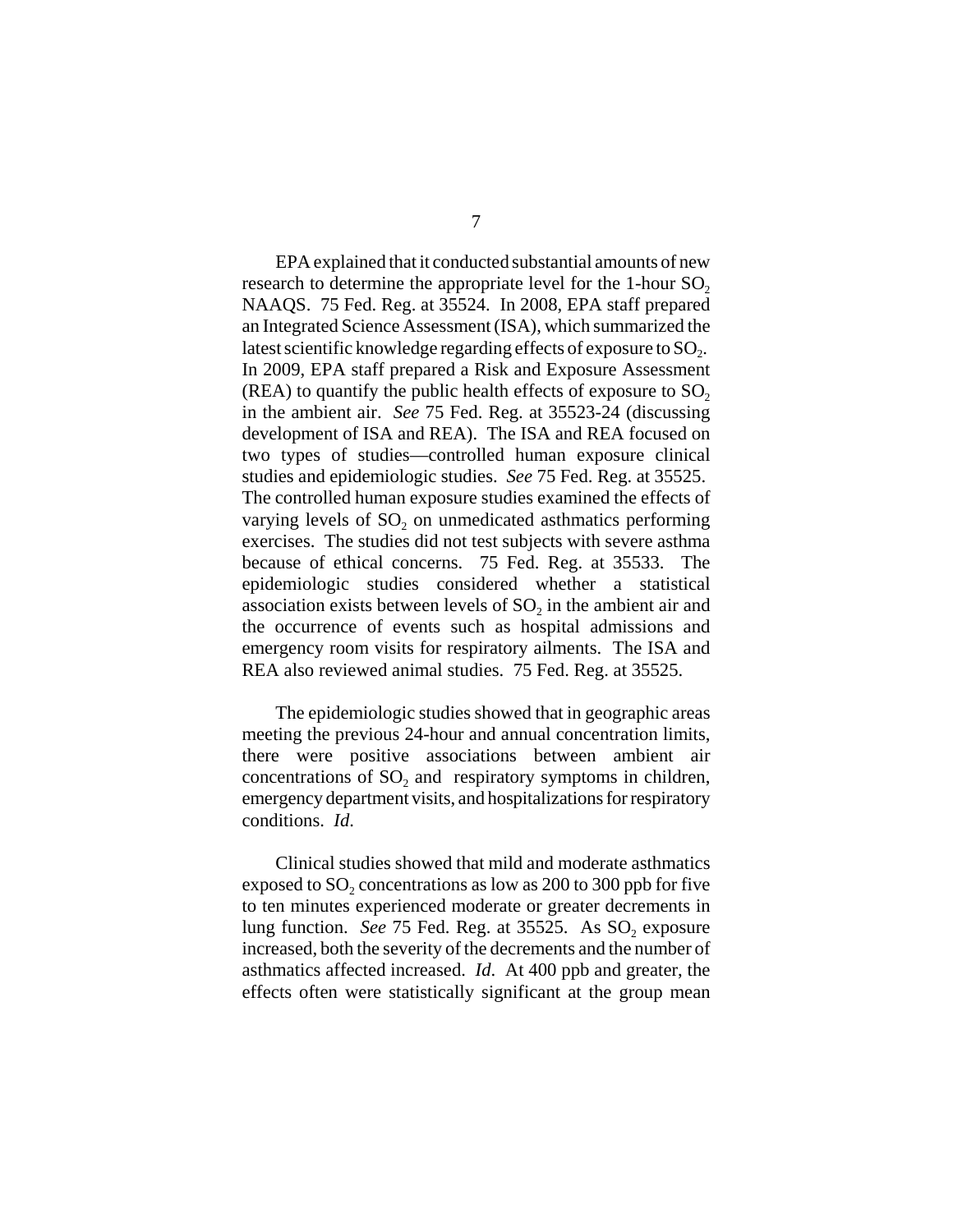level and were accompanied by respiratory symptoms. *Id*. In the REA, EPA determined that a 1-hour NAAQS set at 50 to 100 ppb could limit exposures of exercising asthmatic children to five-minute peak  $SO<sub>2</sub>$  levels greater than or equal to 400 ppb. A 1-hour 150 ppb standard could limit their exposure to fiveminute 400 ppb concentrations, but would provide "appreciably less" protection to five-minute exposures of 200 ppb concentrations. 75 Fed. Reg. at 35528-29.

The EPA Administrator determined that the studies showed that the NAAQS should protect asthmatics from 200 ppb shortterm bursts of  $SO<sub>2</sub>$ . She concluded that a 1-hour standard level set at 75 ppb would accomplish this goal and provide an adequate margin of safety. 75 Fed. Reg. at 35548.

## 2. *Implementation*

 In the preamble to the final rule, EPA also explained that, based on comments it received, "we are revising our general anticipated approach toward implementation of the new 1-hour NAAQS." 75 Fed. Reg. at 35550. Instead of assessing attainment of the standard primarily by monitoring the ambient air, as it had stated it would in the proposed rule, EPA suggested it would use a "hybrid analytic approach" that would combine monitoring with computer modeling to determine compliance. 75 Fed. Reg. at 35551.

Several states and environmental regulatory bodies of states charged with implementing the  $SO_2$  standards, along with several companies and coalitions that represent industries that emit SO<sub>2</sub> as a byproduct of their industrial activities, petition for review of the EPA's rulemaking. Petitioners allege two errors in the EPA's proceedings. All Petitioners contend that EPA violated the notice-and-comment rulemaking provisions of the Administrative Procedure Act (APA), 5 U.S.C. § 553, by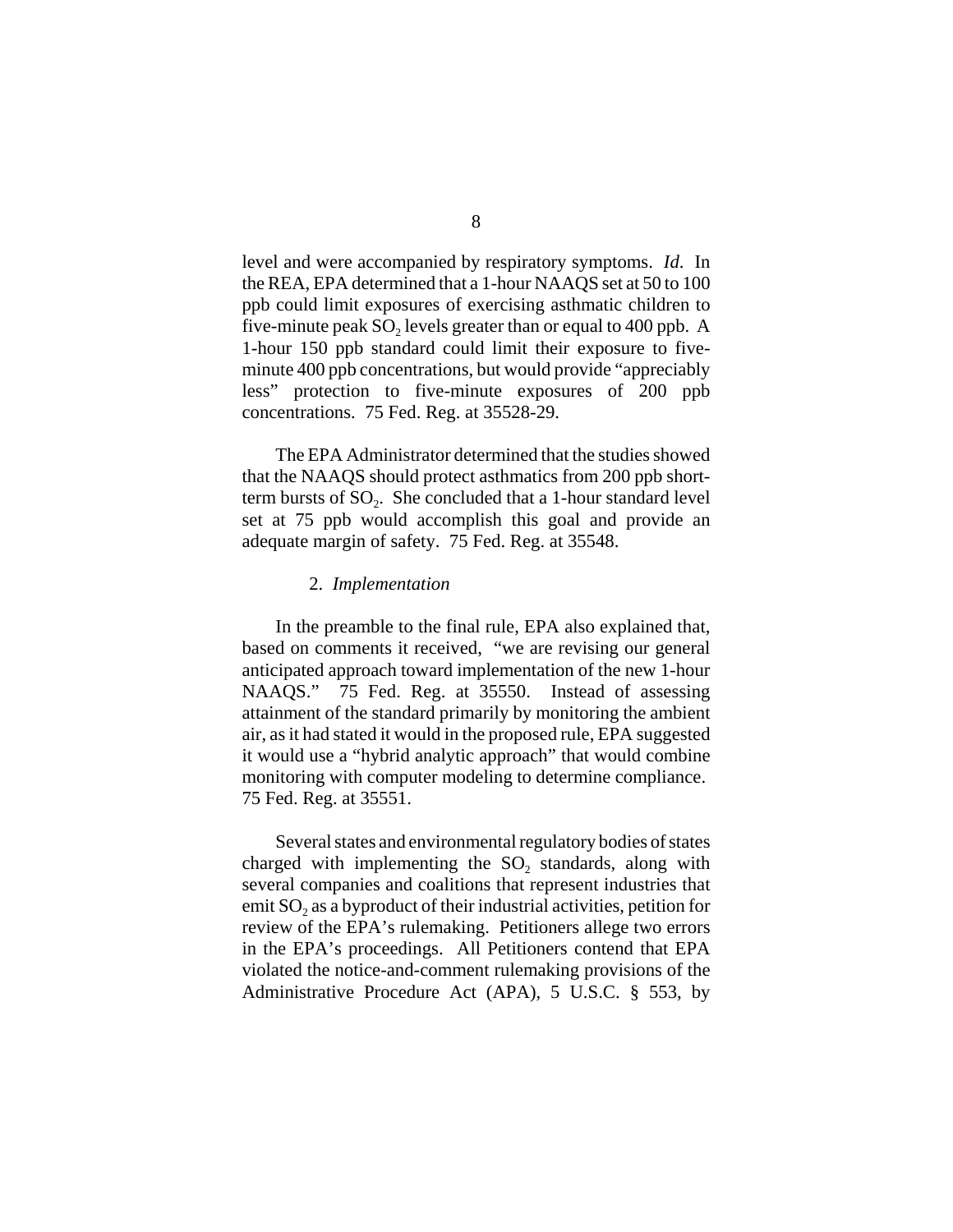mandating a hybrid modeling-monitoring implementation approach rather than a monitoring-only approach. Only the nonstate petitioners bring the second challenge, contending that the Agency's decision to set the new 1-hour  $SO<sub>2</sub>$  standard at 75 ppb was arbitrary and capricious.

#### **II. Analysis**

#### **A. Computer Modeling Provisions**

Petitioners argue that EPA failed to follow the notice-andcomment rulemaking provisions of the APA because it did not include in its proposed rule any suggestion that EPA was considering changing its method of determining attainment of the  $SO<sub>2</sub>$  standard from an air-monitoring approach to a hybrid approach using computer modeling in combination with air monitoring. The APA requires agencies to publish proposed rules in the Federal Register and afford interested parties opportunity to comment on the proposals. 5 U.S.C. § 553; *see PPG Indus., Inc. v. Costle*, 659 F.2d 1239, 1241 (D.C. Cir. 1981) (requiring EPA to comply with APA notice-and-comment rulemaking procedures when changing a NAAQS implementation program). Petitioners point out that statements in the preamble to the final rule suggesting a computer-modeling and air-monitoring approach were not part of the original proposed rule submitted for notice and comment, and that therefore they had no opportunity to comment thereon.

We do not have jurisdiction, however, to consider whether EPA has violated APA rulemaking procedures because the challenged statements do not constitute final agency action. The CAA provides that this Court has jurisdiction to review "any national primary or secondary ambient air quality standard . . . or *final action* taken . . . by the Administrator." 42 U.S.C. § 7607(b) (emphasis added); *see Indep. Equip. Dealers Ass'n v.*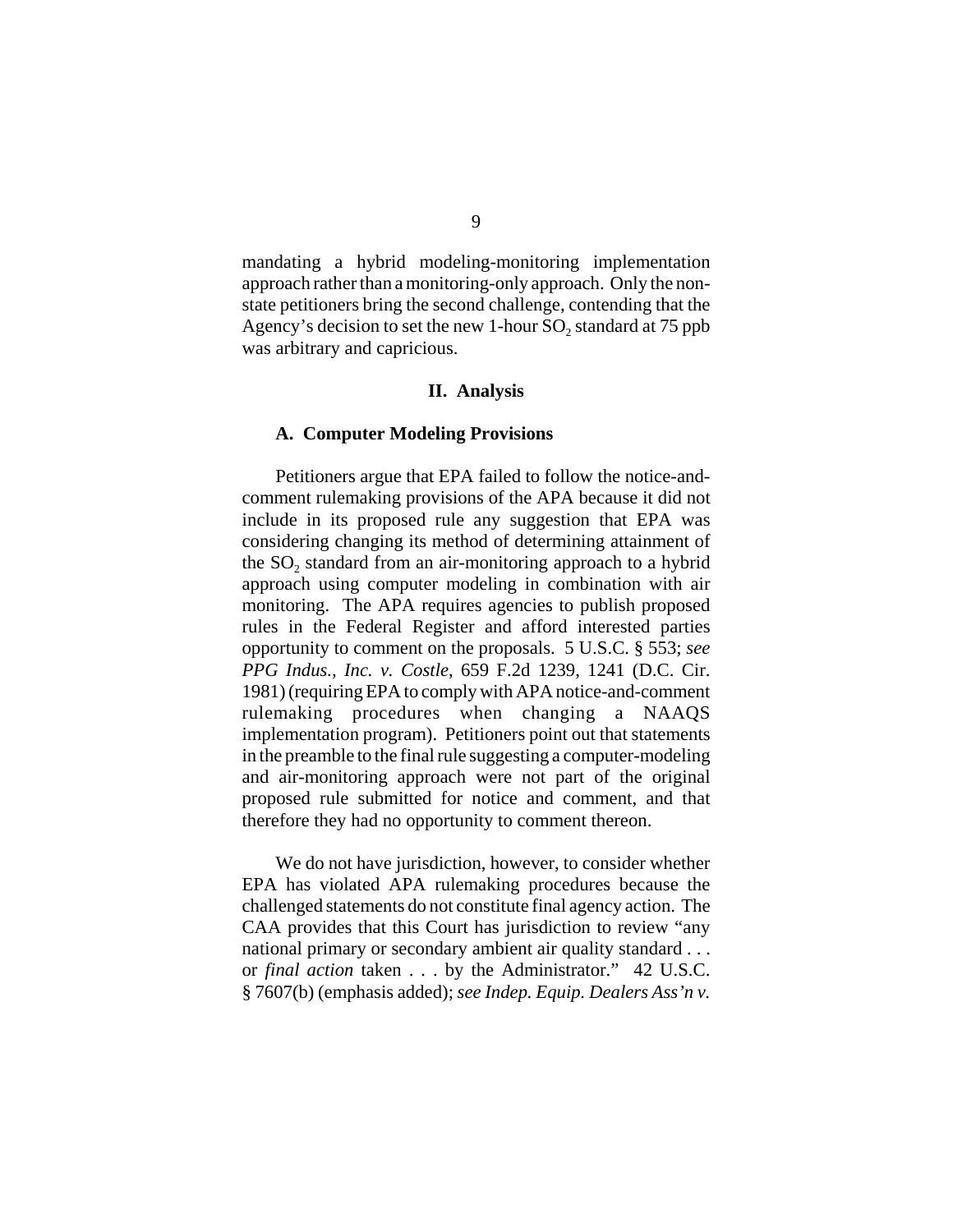*EPA*, 372 F.3d 420, 426 (D.C. Cir. 2004). An agency action is "final" if it meets two conditions: the action must "mark the consummation of the agency's decisionmaking process," and the action must be "one by which rights or obligations have been determined, or from which legal consequences will flow." *Bennett v. Spear*, 520 U.S. 154, 177-78 (1997) (internal quotation marks and citation omitted). The challenged statements in the preamble here do not meet these conditions.

 Petitioners compare the preamble's statements here to the statements in the preamble to the final rule challenged in *Natural Resources Defense Council v. EPA*, 571 F.3d 1245 (D.C. Cir. 2009). There, we recognized that the challenged statements were "not conjectural" and that their "terms [were] clear," so therefore it was "fair to infer that the EPA intended the statements to create binding legal consequences." *Id*. at 1252 n.2. Here, the preamble's statements about the hybrid approach are much less clear, demonstrating that the statements do not mark the consummation of agency action, and they do not create obligations from which legal consequences will flow. The preamble explains that given the comments EPA received regarding the proposed monitoring approach, "we are revising our general anticipated approach toward implementation of the new 1-hour NAAQS." 75 Fed. Reg. at 35550. It cautions that the discussions here "explain our expected and intended future action in implementing the new 1-hour NAAQS—in other words, they constitute guidance, rather than final agency action—and it is possible that our approaches may continue to evolve as we, States, and other stakeholders proceed with actual implementation." *Id*. In discussing the specifics of its intended hybrid approach, EPA states that, "[w]e believe that some type of hybrid approach is more consistent with our historical approach and longstanding guidance toward  $SO<sub>2</sub>$  than what we originally proposed." *Id*. at 35551. EPA explains that it "anticipates making the determination of when monitoring alone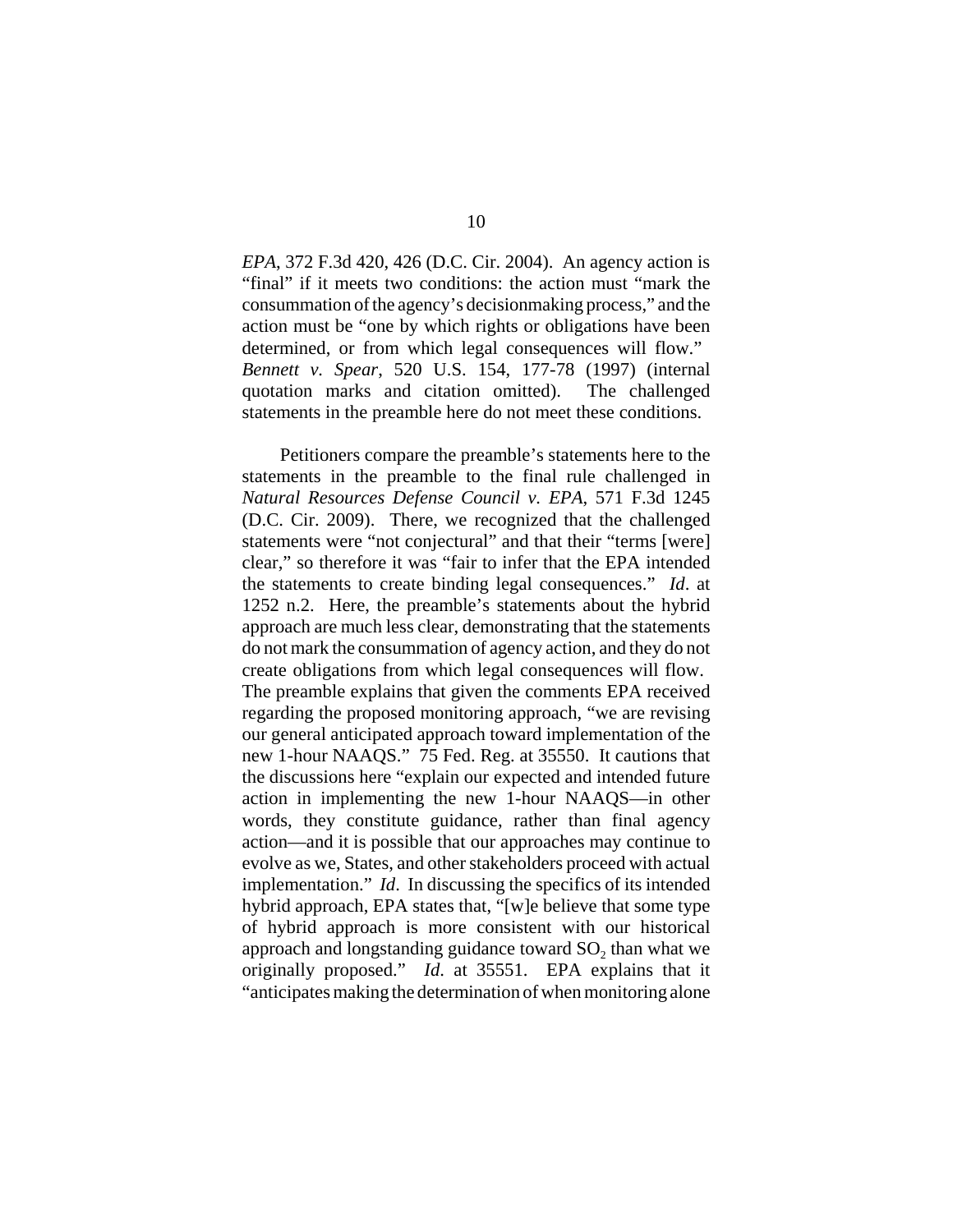is 'appropriate' for a specific area on a case-by-case basis, informed by the area's factual record, as part of the designations process," citing as an example of a situation in which monitoring might be the preferred approach an area in which a shipping port is the only significant stationary source of SO<sub>2</sub>. *Id*. at 35552 n.22. EPA notes that it "intends to solicit public comment prior to finalizing this guidance." *Id*. at 35552. This language all suggests an indefinite, anticipated plan.

We do not suggest that if the language had imposed definite requirements upon states or regulated industries we would be bound by the agency's characterization. Certainly if that were the case, we could consider rejecting the characterization and consider Petitioners' challenges to what might then be final agency action for purposes of judicial review. *See Barrick Goldstrike Mines Inc. v. Browner*, 215 F.3d 45, 48 (D.C. Cir. 2000) (agency labels regarding finality or lack thereof are not determinative). But the preamble imposes no such requirements. EPA explained that it expected to make initial attainment designations in 2012 based on existing monitoring capabilities, as well as "any refined modeling the State chooses to conduct specifically for initial area designations." 75 Fed. Reg. at 35552. That language does not impose new legal obligations to use modeling.

To be sure, because EPA now intends to use this hybrid approach, it has scaled back its proposed plans to develop a more extensive monitoring network. 75 Fed. Reg. at 35551 ("This projected change in approach would necessarily result in a lesser emphasis on the less appropriate, more expensive, and slower to establish monitoring tool than did the proposed rule. Therefore, the minimum requirements for the  $SO<sub>2</sub>$  monitoring network in this final rule are of a smaller scale than proposed . . . ."). Petitioners do not argue, however, that they have suffered an injury by not being required to build a more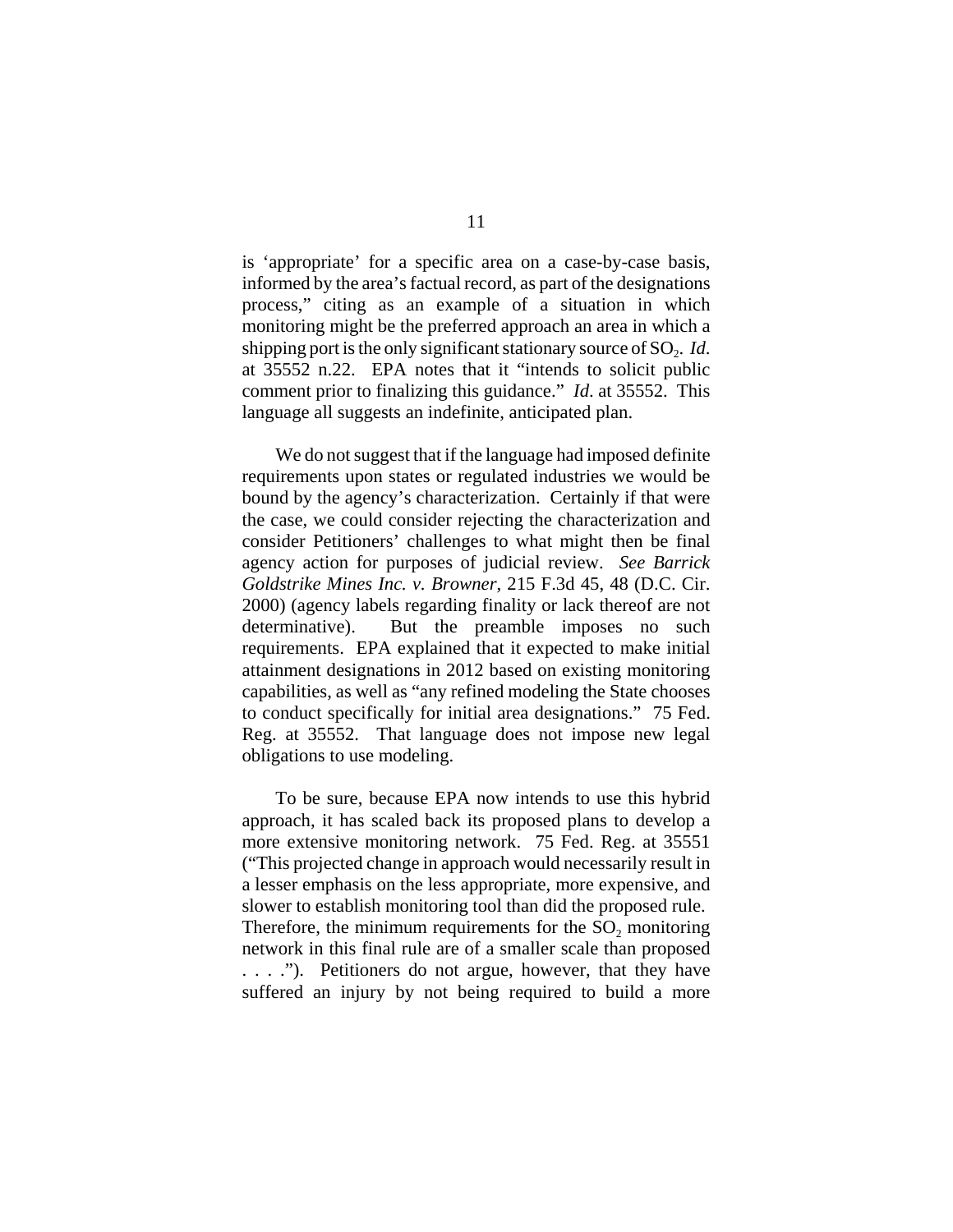extensive monitoring network. Petitioners will be free to challenge any final action EPA takes that imposes an obligation Petitioners must meet. The challenged provisions here do not meet that standard.

## **B. NAAQS Level**

Some Petitioners also challenge the level at which EPA set the maximum concentration for the new 1-hour  $SO<sub>2</sub>$  standard, arguing that 75 ppb is lower than "requisite" to protect public health. We have jurisdiction to consider this challenge under CAA Section 307(b)(1), which provides that this Court has exclusive jurisdiction over petitions for review of national ambient air quality standards promulgated by the EPA Administrator. 42 U.S.C. § 7607(b)(1). Under the CAA, we will set aside the Agency's determination only if it is "arbitrary, capricious, an abuse of discretion, or otherwise not in accordance with law." 42 U.S.C. § 7607(d)(9)(A); *see also* APA Section 706 (5 U.S.C. § 706); *Ethyl Corp. v. EPA*, 51 F.3d 1053, 1064 (D.C. Cir. 1995) (arbitrary and capricious standard under the CAA is interpreted in "essentially the same" way as the same standard under the APA). We owe deference to the Administrator's determination regarding the reliability of scientific evidence. *Am. Trucking Ass'ns v. EPA*, 283 F.3d 355, 374 (D.C. Cir. 2002). Although we must perform a "searching and careful" inquiry into the facts, we do not look at the decision as would a scientist, but "as a reviewing court exercising our narrowly defined duty of holding agencies to certain minimal standards of rationality." *Ethyl Corp. v. EPA*, 541 F.2d 1, 36-37 (D.C. Cir. 1976) (en banc).

Under the Clean Air Act, the EPA Administrator must set NAAQS at a level "requisite to protect the public health," "allowing an adequate margin of safety." 42 U.S.C. § 7409(b)(1). This Court has recognized that Congress defined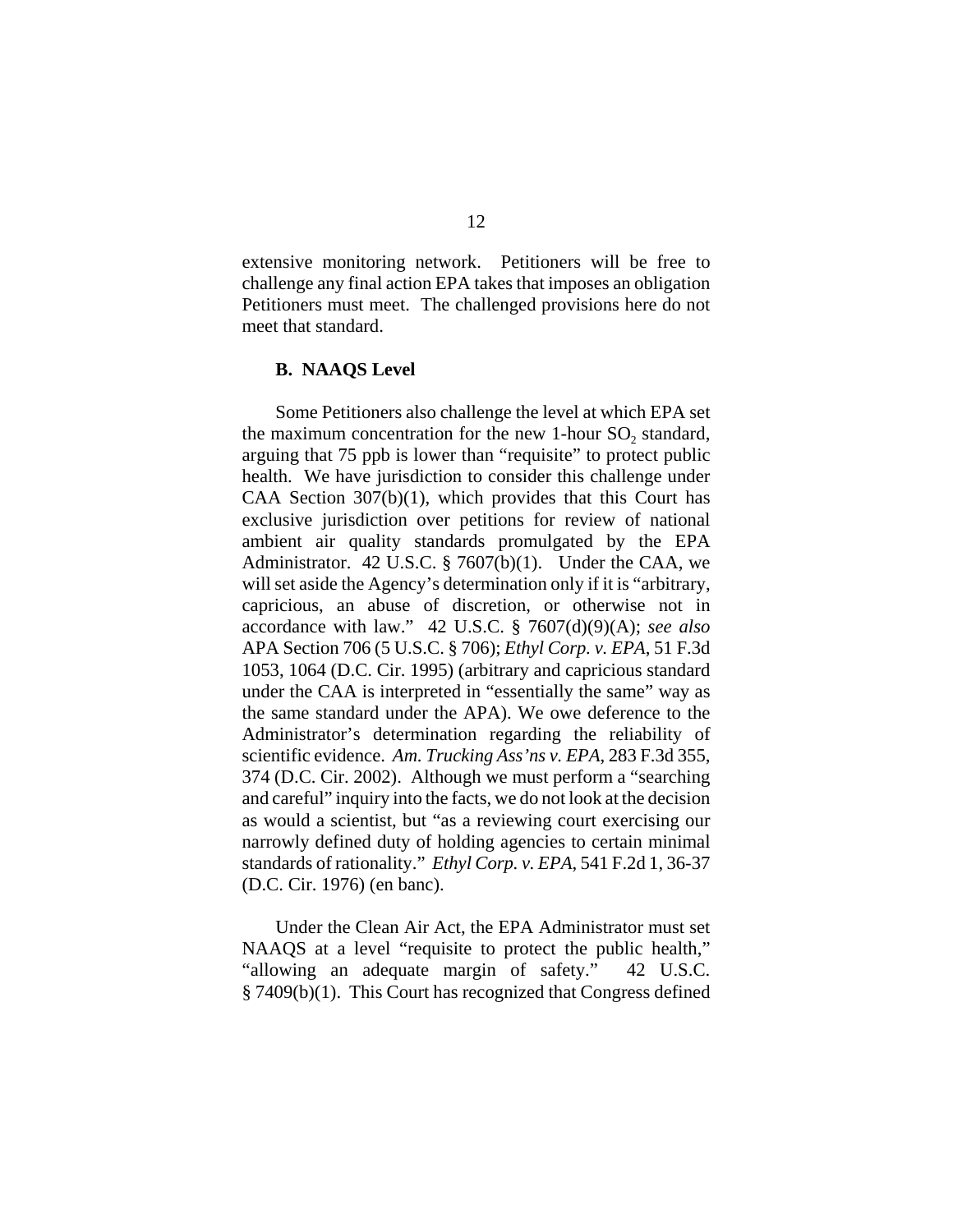public health broadly, requiring NAAQS to "protect not only average healthy individuals, but also 'sensitive citizens,'" such as children or people afflicted with asthma, emphysema, or other conditions causing sensitivity to air pollution. *Am. Lung Ass'n*, 134 F.3d at 389 (citing SEN. REP. No. 91-1196, at 10 (1970)). The Supreme Court has held that NAAQS are set at the "requisite" level if they are set at a level "not lower or higher than is necessary" to protect public health. *Whitman v. Am. Trucking Ass'ns*, 531 U.S. 457, 475-76 (2001); *see also* 75 Fed. Reg. at 35521 (EPA must "establish standards that are neither more nor less stringent than necessary.").

## 1. *Interpretation of Human Clinical Studies*

Petitioners first argue that the Administrator's decision to adopt a 75 ppb standard was arbitrary and capricious because EPA misinterpreted the controlled human exposure clinical studies. Specifically, they criticize how EPA applied guidelines published by the American Thoracic Society (ATS) regarding what constitutes an adverse effect of air pollution.

The ATS guidelines recommend that reversible loss of lung function in individuals in combination with respiratory symptoms should be considered adverse. *See* 75 Fed. Reg. at 35531. The guidelines also recommend that an increased risk to a population caused by a pollutant, even if the risk to a single individual is not increased, should be considered an adverse effect because individuals within that group would have diminished reserve function and would be at an increased risk if affected by another agent. 75 Fed. Reg. at 35526.

Petitioners argue that EPA concedes that the clinical studies only have shown that five-minute exposures to  $SO<sub>2</sub>$  produce adverse effects at 400 ppb and above. Pet. Br. at 45-46 (citing 75 Fed. Reg. at 35526-27). Thus, Petitioners reason, EPA has not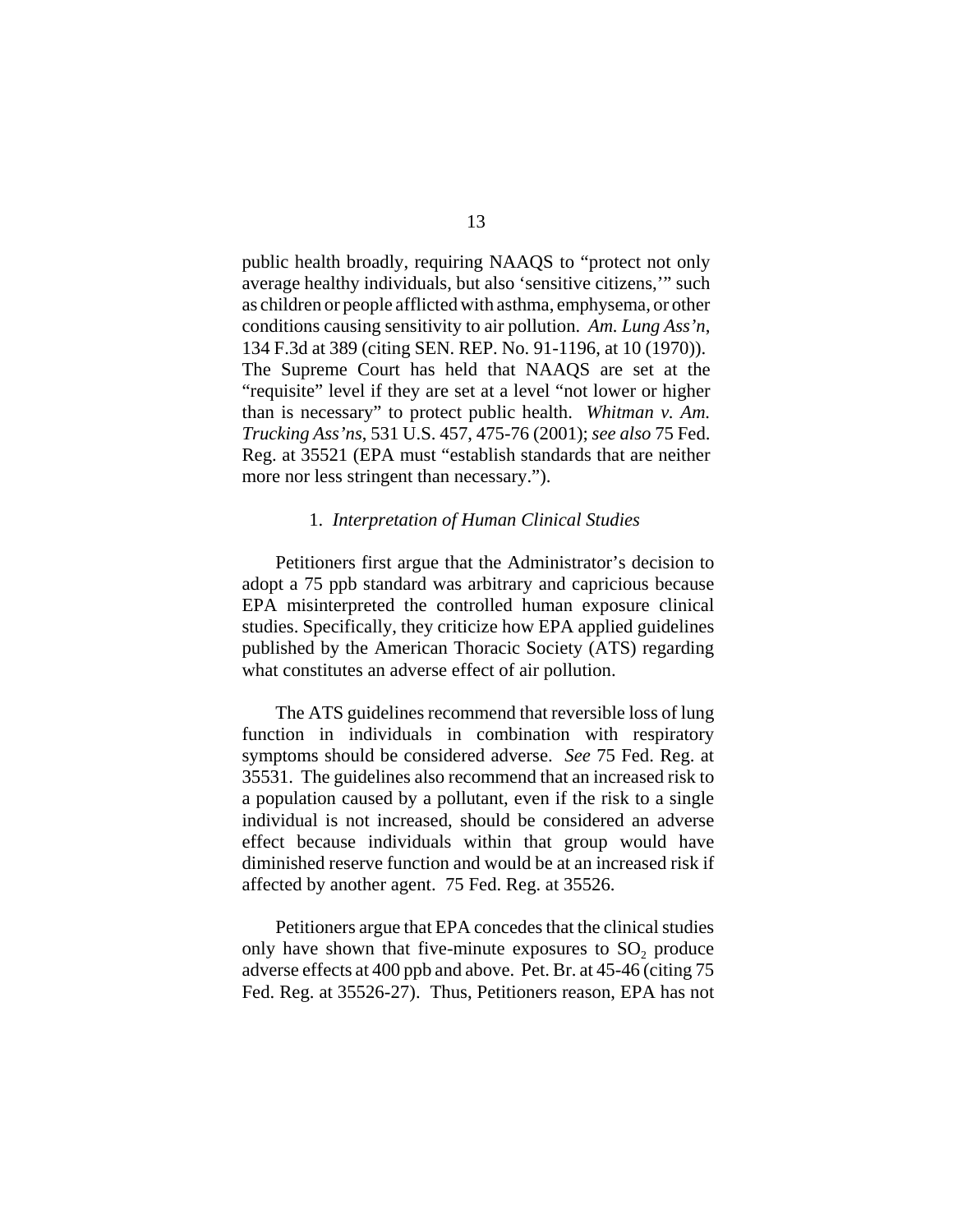shown that five-minute exposures to  $SO<sub>2</sub>$  levels below 400 ppb cause adverse effects in individuals. Regarding the populationlevel standard, petitioners claim first that EPA failed to find a causal relationship between five-minute exposures to  $SO<sub>2</sub>$  at levels below 400 ppb and the decrements in lung function and, second, that EPA extrapolated individual data from the clinical studies to represent the effect of  $SO_2$  on a population level. Pet. Br. at 46-48.

EPA, however, was not bound to set the  $SO_2$  standard according to the ATS guidelines. The guidelines merely provided one reference point to help EPA and the public understand what should be considered an adverse effect of  $SO<sub>2</sub>$ on human health.

On the other hand, the EPA Administrator is bound by statute to promulgate NAAQS that are "requisite to protect the public health" "allowing an adequate margin of safety." 42 U.S.C. § 7409(b)(1). It could not then exceed EPA's authority to choose a level below that which produced adverse effects in the clinical studies in order to set a standard that allows an adequate margin of safety. Further, the clinical studies did not test severe asthmatics or very young children. EPA concluded that it was reasonable to assume that those vulnerable populations would suffer more serious health effects than mild and moderate asthmatics. 75 Fed. Reg. at 35526 & n.5. We cannot say it was unreasonable for EPA to consider these vulnerable populations in setting the standard.

Further, in issuing the final rule, EPA considered more than the ATS adversity standards. EPA explains it considered the advice and recommendations it received from Clean Air Scientific Advisory Committee, an independent scientific review committee, and the conclusions drawn from previous NAAQS reviews. *Id*. at 35526. EPA also considered epidemiologic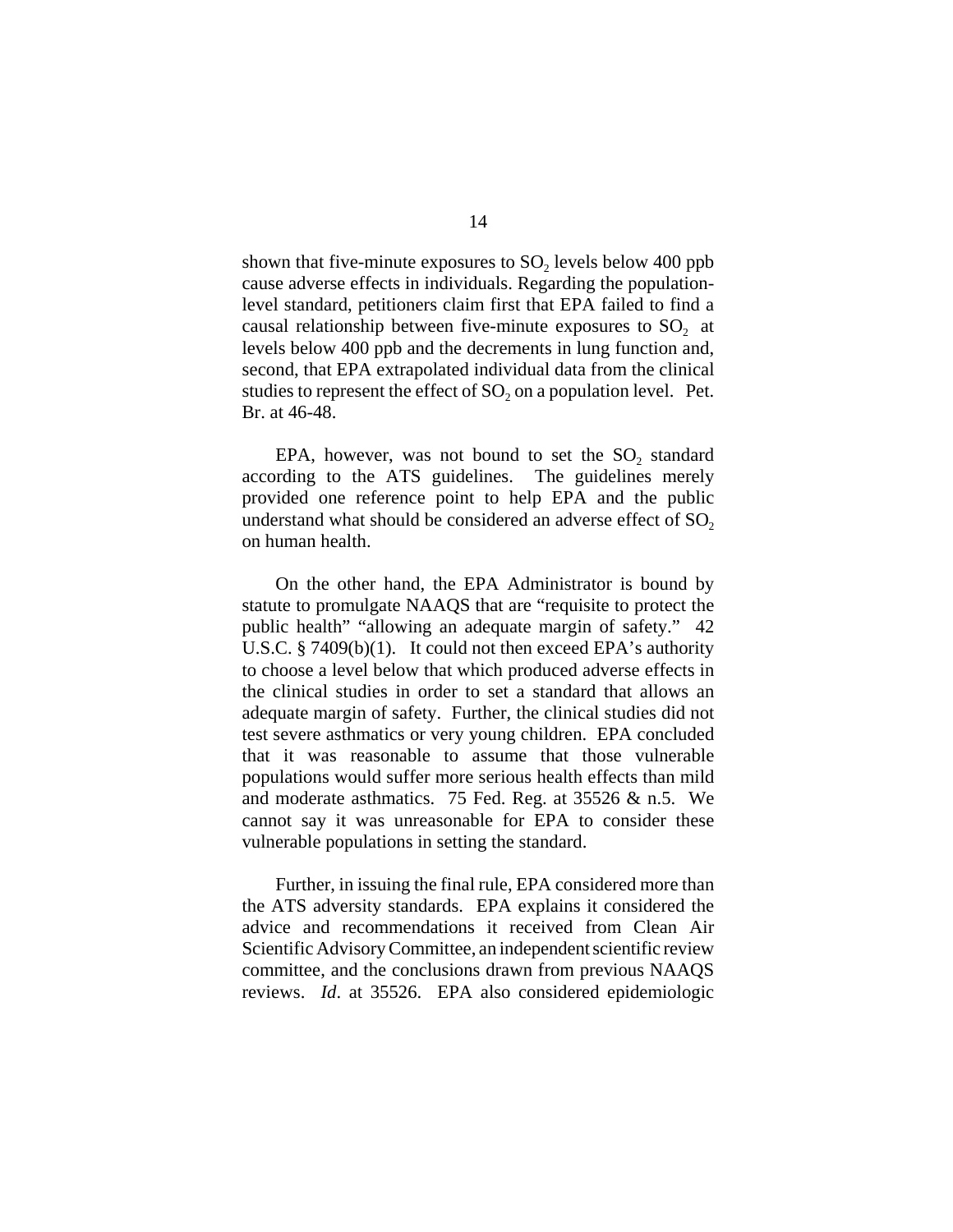studies, which we discuss in greater detail below, to inform its view of the population-level risk.

## 2. *Choice of Epidemiologic Studies*

Petitioners contend that the decision to adopt a 75 ppb standard was arbitrary and capricious because EPA "cherrypick[ed]" studies that supported its preferred result, while ignoring studies that would support a higher standard. Pet. Br. at 42. To make this argument, Petitioners point to language in the final rule which they claim affirms that the epidemiologic studies upon which EPA relied to set the 75 ppb standard "suffered from a 'major methodological issue' arising from 'the extent to which other air pollutants,' particularly fine particulate matter, 'may confound or modify SO<sub>2</sub>-related effect estimates.'" Pet. Br. at 44 (quoting 75 Fed. Reg. at 35531); *see also* Pet. Br. at 50-51, 53. Petitioners suggest that EPA "assumed away" the problem by relying on controlled human exposure studies to lend "biological plausibility" to the Agency's preferred results. Pet. Br. at 44.

 The quotations selected by Petitioners, however, only support Petitioners' arguments when taken out of their original context. In the final rule, EPA explains that it has conducted substantial amounts of new research to determine the appropriate level for the 1-hour SO<sub>2</sub> NAAQS. 75 Fed. Reg. at 35524. As described above, EPA reviewed controlled human exposure studies in which exercising asthmatics were exposed to five- to ten-minute bursts of  $SO<sub>2</sub>$ , epidemiologic studies relying mostly on 1-hour and 24-hour standards, and animal toxicologic studies examining animal exposures to  $SO<sub>2</sub>$  for short periods of time. 75 Fed. Reg. at 35525. Out of context, the language Petitioners quote, as presented above, would suggest that when reviewing the epidemiologic studies, EPA failed to consider how other pollutants might affect the results of those studies. In fact, the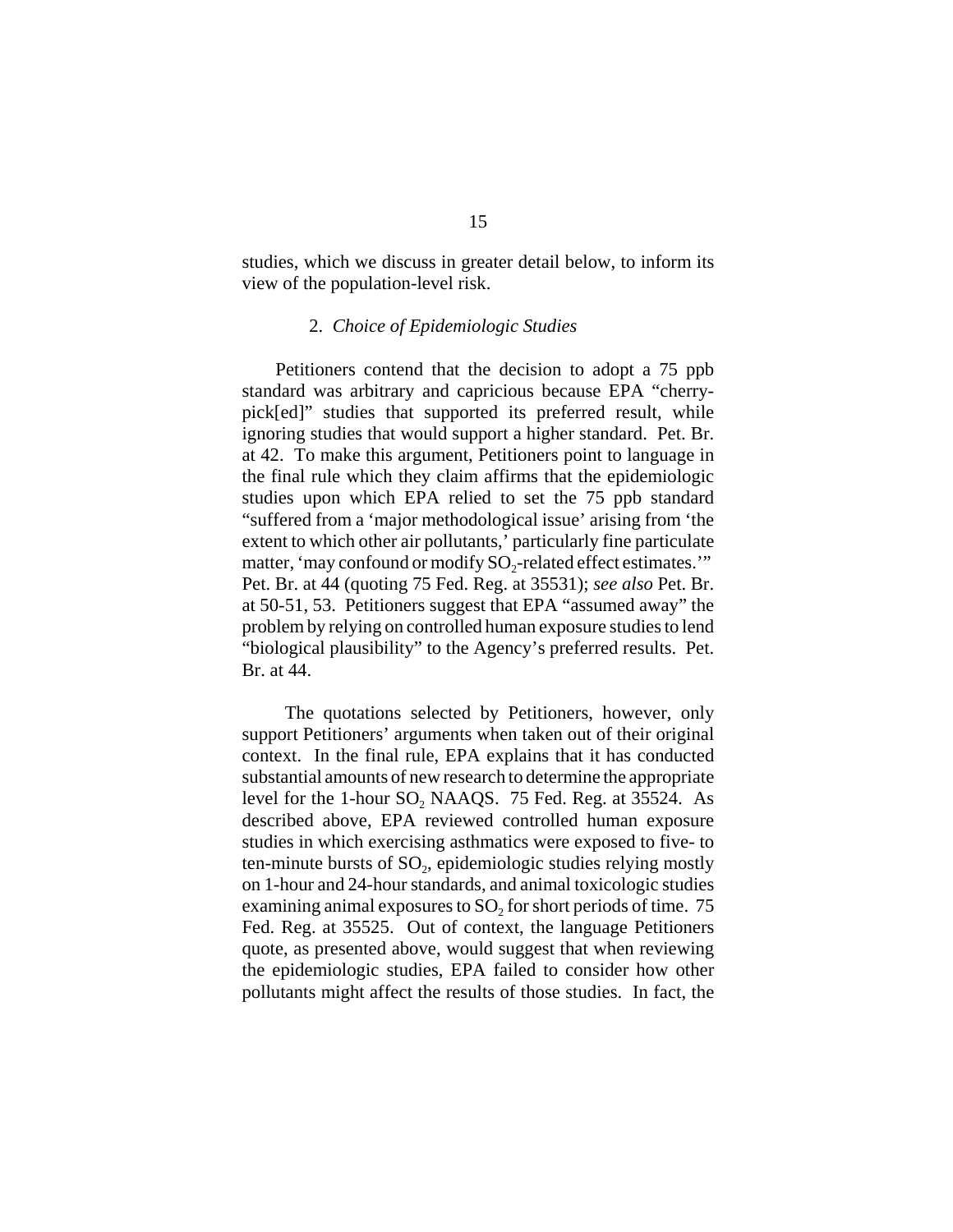full quotation states as follows:

Although EPA has recognized that multiple factors can contribute to the etiology of respiratory disease and that more than one air pollutant could independently impact respiratory health, we continue to judge, as discussed in the ISA, that the available evidence supports the conclusion that there is an independent effect of  $SO<sub>2</sub>$  on respiratory morbidity. In reaching this judgment, we recognize that a major methodological issue affecting SO<sub>2</sub> epidemiologic studies concerns the evaluation of the extent to which other air pollutants, particular [sic]  $PM_{2.5}$ , may confound or modify  $SO_2$ -related effect estimates. The use of multi-pollutant regression models is a common approach for evaluating potential confounding by co-pollutants in epidemiologic studies. It is therefore important to note that when the ISA evaluated U.S. and international epidemiologic studies employing multi-pollutant models,  $SO<sub>2</sub>$  effect estimates generally remained positive and relatively unchanged when co-pollutants, including PM, were included.

75 Fed. Reg. at 35531. Thus, in context, the language Petitioners cite to support their argument that EPA failed to consider the effects of other pollutants in the epidemiologic studies actually demonstrates that EPA did take other pollutants into consideration, and even when it did so, the results "remained positive and relatively unchanged." EPA concedes that there are "uncertainties" associated with separating the various pollutants' effects, but that "the limited available evidence indicates that the effect of  $SO<sub>2</sub>$  on respiratory health outcomes appears to be generally robust and independent of the effects of gaseous copollutants, including  $NO<sub>2</sub>$  and  $O<sub>3</sub>$ , as well as particulate copollutants, particularly  $PM_{2.5}$ ." 75 Fed. Reg. at 35531.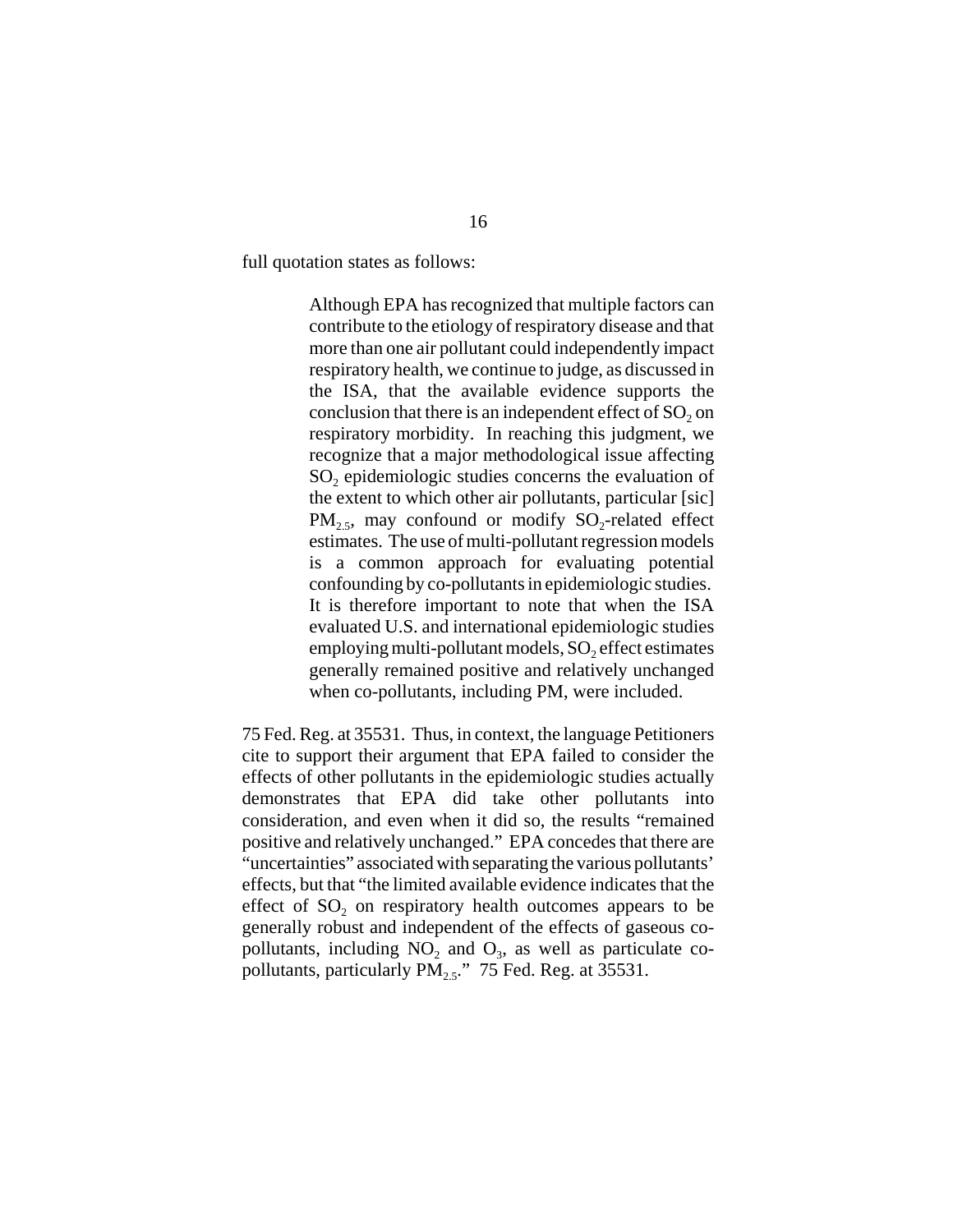Further, although Petitioners accuse EPA of "cherrypicking" its friends, EPA offers a reasonable explanation for why it relied most heavily on three particular epidemiologic studies. EPA explains that it relied on those three studies, out of the more than fifty peer reviewed studies available, precisely because these three were conducted in the United States and included multi-pollutant models to help address the "major methodological issue" that Petitioners contend EPA ignored. *See* 75 Fed. Reg. at 35547 (recognizing that "there is special sensitivity in this review in disentangling PM-related effects ... from  $SO_2$ -related effects in interpreting the epidemiologic studies"). EPA concluded that the epidemiologic evidence supported a 75 ppb standard, 75 Fed. Reg. at 35548, and the controlled human exposure studies supported the plausibility of the associations reported in the epidemiologic studies, 75 Fed. Reg. at 35544.

Based on its review of all of those studies, EPA found a "causal relationship between respiratory morbidity and shortterm (5-minutes to 24-hours) exposure to  $SO_2$ ." 75 Fed. Reg. at 35525. A "causal relationship" finding is the strongest finding the ISA can make. *Id*. EPA concluded that the collected evidence showed that five- to ten-minute exposures to  $SO<sub>2</sub>$ concentrations at least as low as 200 ppb can result in adverse health effects in five to thirty percent of the exercising asthmatics tested in the controlled human exposure studies, 75 Fed. Reg. at 35526, and that a 75 ppb 1-hour limit would "substantially limit asthmatics' exposure" to such concentrations, allowing a reasonable margin for safety, 75 Fed. Reg. at 35548.

Based on the record discussed above, we cannot conclude that the choice EPA made to give especial weight to the three studies conducted in the United States that accounted for the effects of SO<sub>2</sub> concentrations using multi-pollutant regression models was arbitrary or capricious.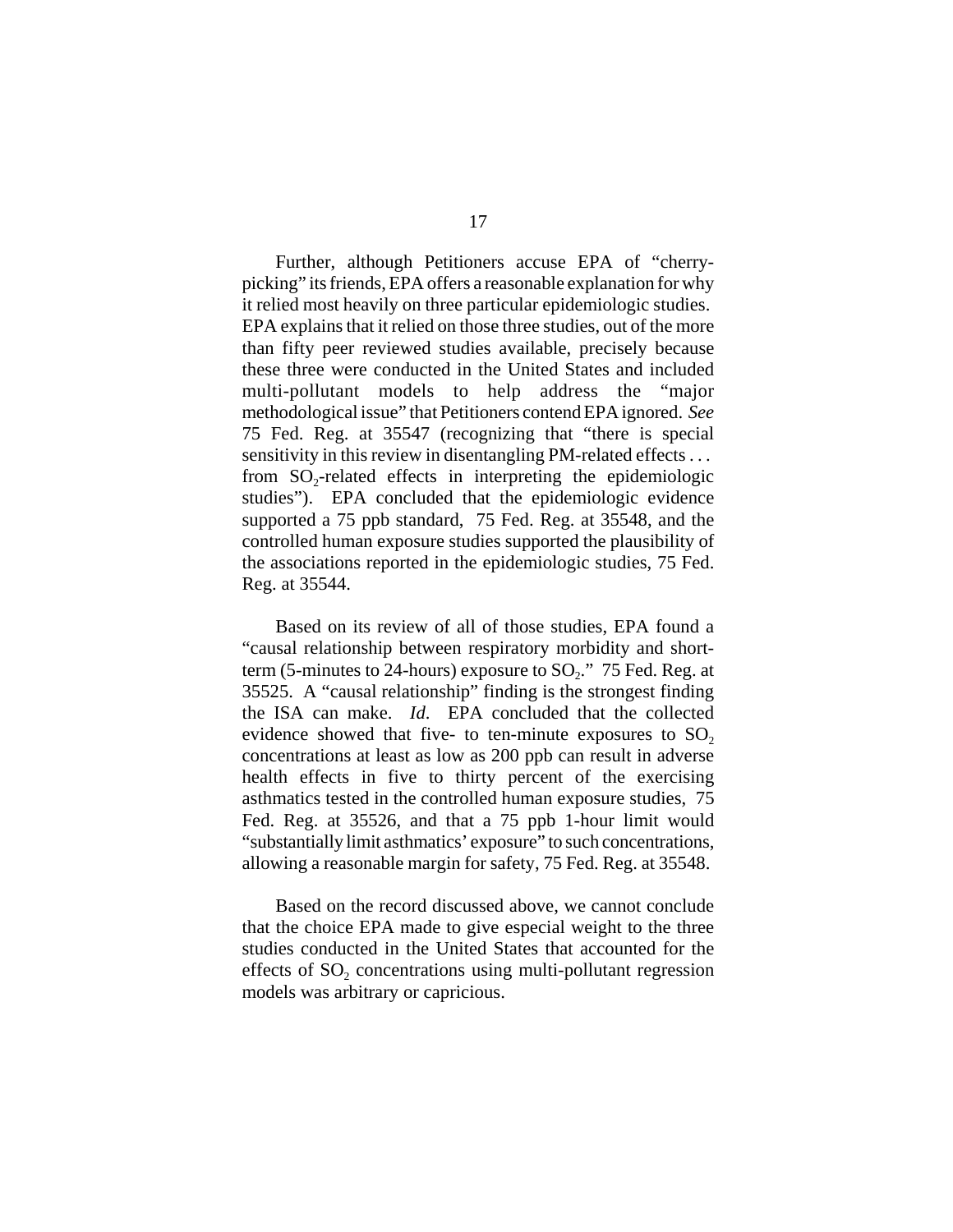#### 3. *Statistical Significance*

Petitioners also argue that EPA acted arbitrarily in setting the 1-hour standard at 75 ppb because EPA did not rely on studies that showed a statistically significant association between exercising asthmatics' lung function decrements and short-term exposures to air concentrations of 200 ppb  $SO_2$ . Pet. Br. at 43, 45-47, 48. We disagree. EPA found that five- to ten-minute exposures to  $SO<sub>2</sub>$  caused statistically significant lung function decrements when asthmatics were exposed to 400 ppb  $SO<sub>2</sub>$  or greater. 75 Fed. Reg. at 35525. Although EPA recognized that the results did not remain statistically significant when the concentrations sank to 200 to 300 ppb, EPA reasoned that the clinical study results "could reasonably indicate an SO<sub>2</sub>-induced shift in these lung function measurements for [exercising asthmatics]." 75 Fed. Reg. at 35526. Further, the studies did not include severe asthmatics. EPA concluded that it was "reasonable to presume" that people with more severe asthma would suffer more serious health consequences from short-term exposures to 200 ppb  $SO_2$ . 75 Fed. Reg. at 35526.

We have held before that EPA has discretion to set a NAAQS at a concentration level below a level that has been demonstrated to have a statistically significant association with negative health effects. *See Am. Trucking Ass'ns*, 283 F.3d at 371. Just so now. We cannot say that the studies necessitated a 75 ppb standard, but we also cannot say that such a standard is unreasonable or unsupported by the record before us. *See id.* at 372.

## 4. *Current Air Quality Standards*

Finally, Petitioners argue that the new  $SO_2$  standard is arbitrary and capricious because EPA ignored its own finding that the new standard would create few new health benefits